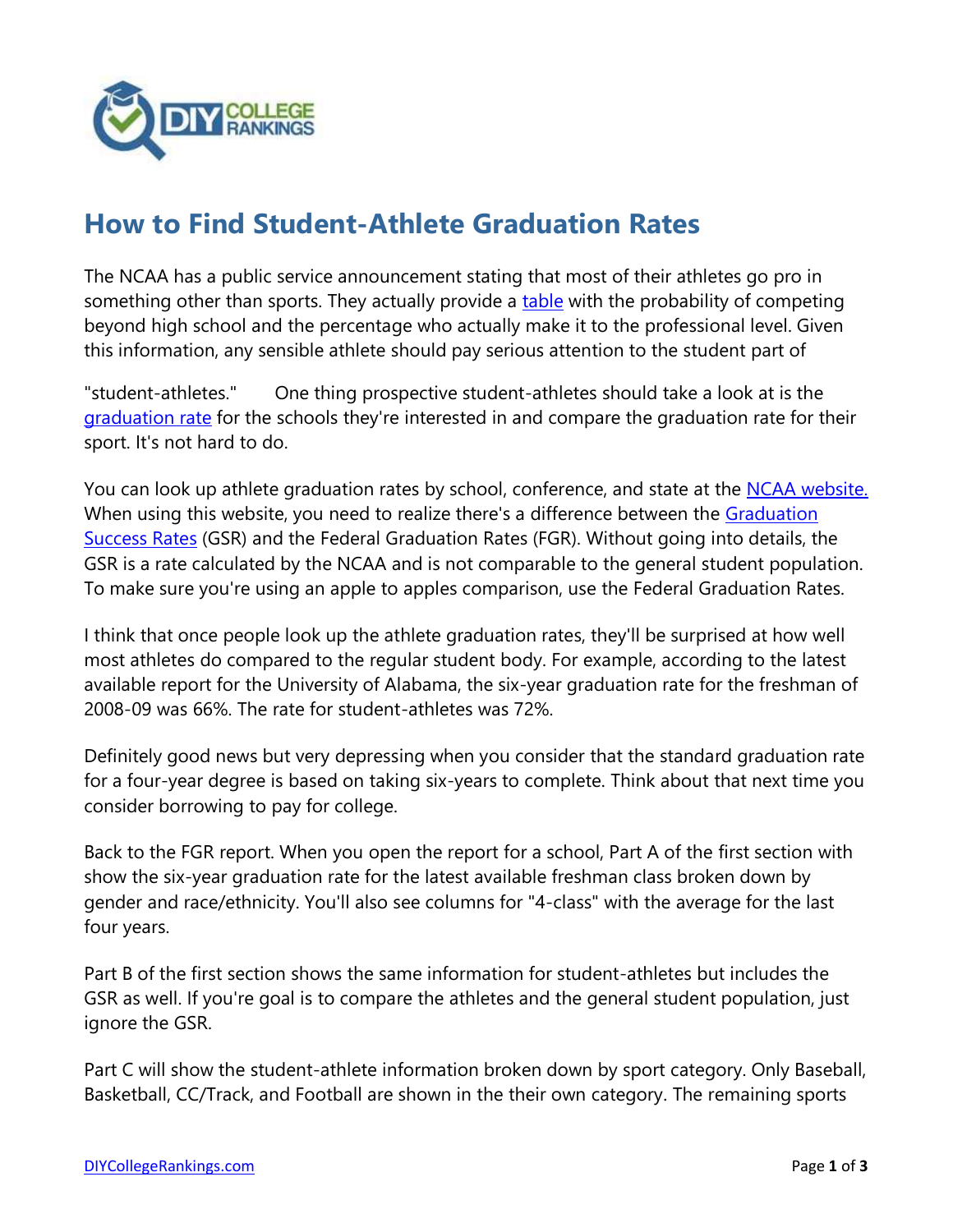are listed as "Other." The website only shows the athlete graduation rates for D1 and D2 schools.

There are plenty of other factors student-athletes should take into consideration knowing they are likely to be going pro in something other than their sport. They need to know if their choices of majors will be limited, the **[amount of time](http://diycollegerankings.com/are-college-baseball-players-happy-college-baseball-experience/2634/)** they can expect to devote to their sport, and what [costs,](http://diycollegerankings.com/who-pays-for-college-athletes-insurance/9288/) if any, they'll responsible for. But understanding your chances of just graduating is a good place to start.